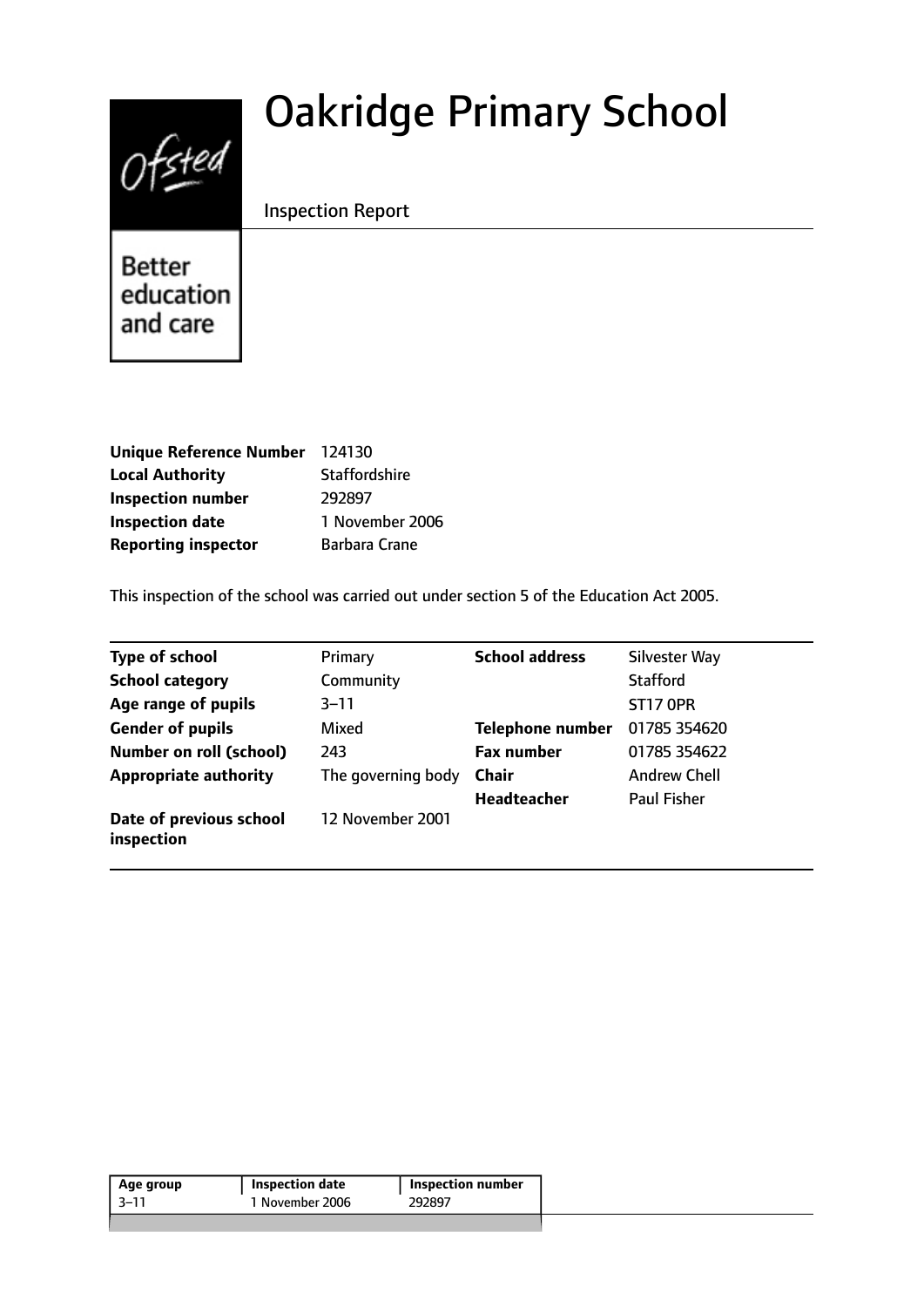© Crown copyright 2006

Website: www.ofsted.gov.uk

This document may be reproduced in whole or in part for non-commercial educational purposes, provided that the information quoted is reproduced without adaptation and the source and date of publication are stated.

Further copies of this report are obtainable from the school. Under the Education Act 2005, the school must provide a copy of this report free of charge to certain categories of people. A charge not exceeding the full cost of reproduction may be made for any other copies supplied.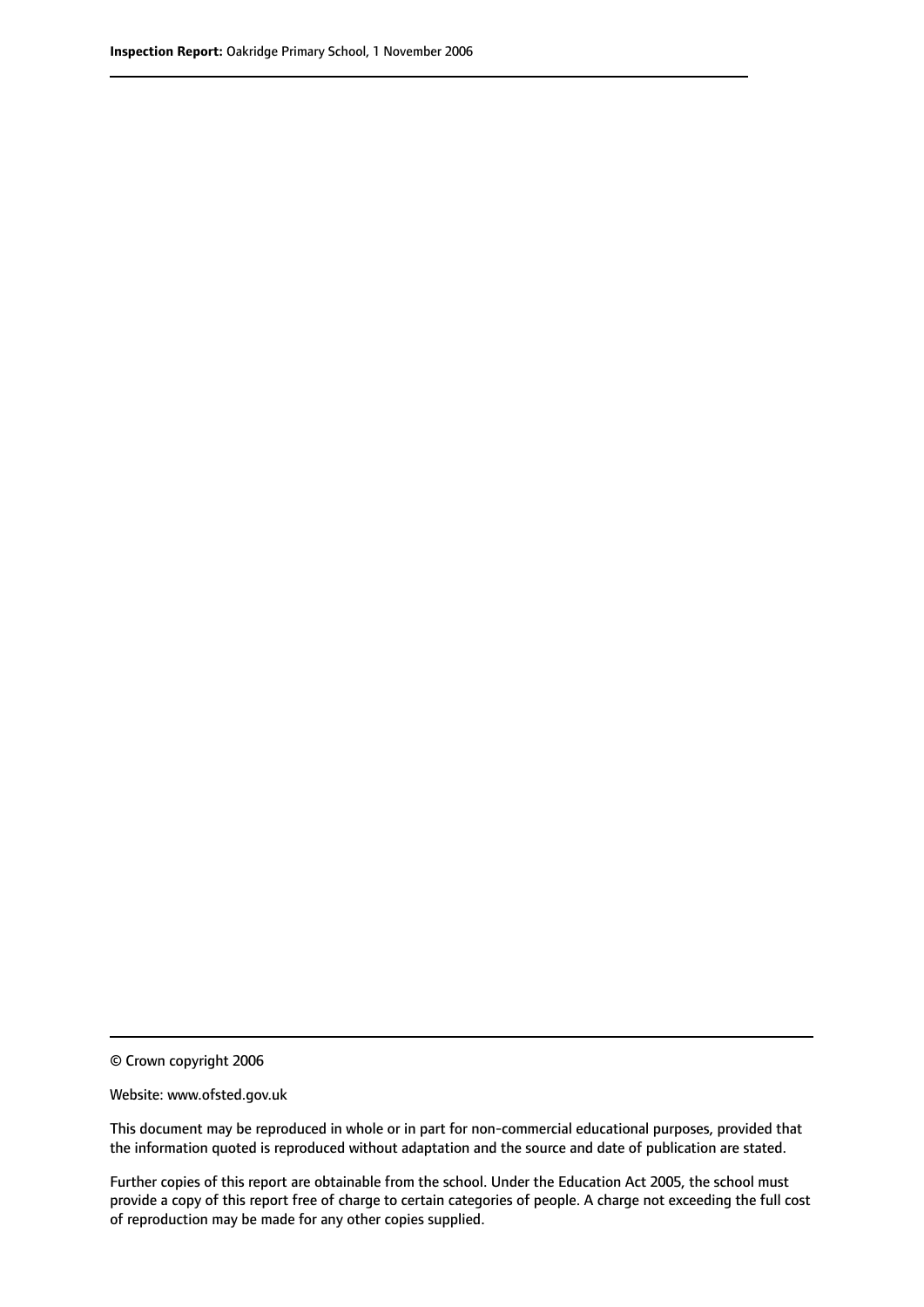# **Introduction**

The inspection was carried out by one Additional Inspector.

## **Description of the school**

This is an average sized school on the outskirts of Stafford. Most pupils come from families in favourable circumstances. The proportion of pupils with learning difficulties is below average. A few pupils have English as an additional language but none are at an early stage of learning English. A Nursery class was introduced in September 2005.

### **Key for inspection grades**

| Grade 1 | Outstanding  |
|---------|--------------|
| Grade 2 | Good         |
| Grade 3 | Satisfactory |
| Grade 4 | Inadequate   |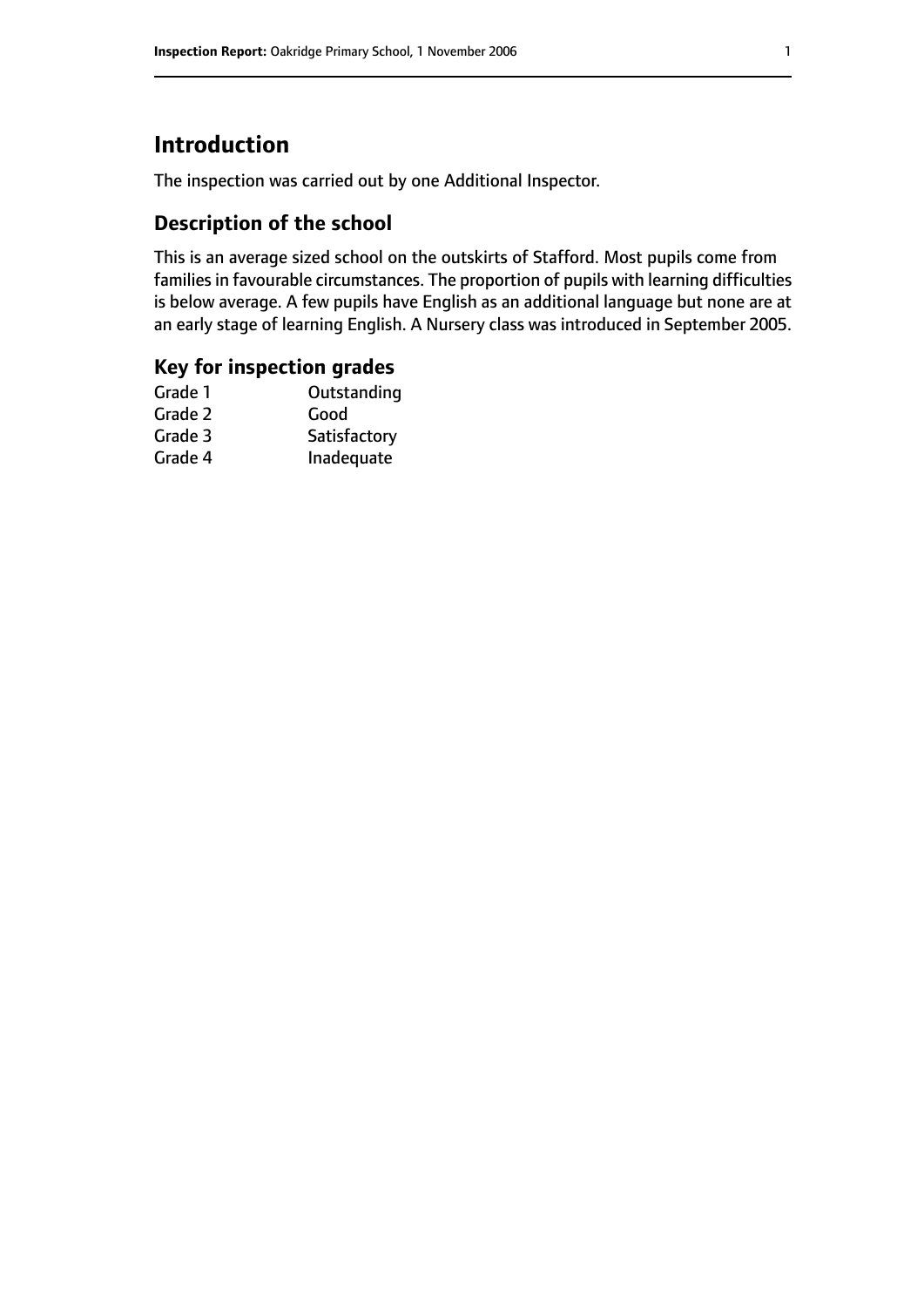# **Overall effectiveness of the school**

#### **Grade: 1**

This is an outstanding school. It prepares pupils very well for the future and parents rightly have a high level of confidence in what the school provides for their children. Pupils' excellent achievement springs from their enjoyment in learning and high quality teaching that gives pupils all they need to succeed. The Nursery and Reception children get a first-rate start to their education and by the time pupils leave the school standards are exceptionally high when compared to national averages. Pupils develop as well-rounded individuals whose outstanding personal development and well-being is underpinned by the excellent level of care, guidance and support provided by the staff. Pupils' behaviour is exemplary and they show a high level of respect for themselves and others. As one pupil put it, 'Choosing to do the right thing gives me a good feeling inside as well as getting me rewards.' Pupils are proud of their school and have a strong sense of responsibility for shaping their community.

The school's guiding principle of 'Reach for the stars' is very well represented in all aspects of its daily work and reflected in the aspirations of the pupils and staff. Teachers aim high and use assessments very effectively to plan the next steps in pupils' learning. Pupils know what they need to do to reach their challenging targets. The staff know the pupils very well as individuals and give them very good feedback on how well they are doing. Pupils are involved in checking their own progress from an early age and relish opportunities to use their own ideas, for example when they might use information and communication technology (ICT). In mathematics and science, however, teachers do not always plan sufficient opportunities for pupils to use their initiative in finding ways of solving problems or setting up investigations. An outstanding curriculum gives pupils a wealth of experiences and activities through which they can apply their skills in literacy and numeracy and develop their talents, particularly in sport, art and design and music.

The headteacher's drive and enthusiasm inspire the staff and pupils. He leads a talented team who are happy in their work and are committed to getting the best for pupils. Outstanding leadership and management maintain a close focus on improvement and rigorous checks by staff identify where things can improve. People's strengths are very well used at the right times and in the right places to bring about change for the better. This has led to improvements in standards in writing and in boys' achievement. Governors ask the right questions to hold the school to account for its performance and check for themselves how well it is doing.

#### **What the school should do to improve further**

• Improve pupils' opportunities to use their own ideas in solving problems and investigative work in mathematics and science.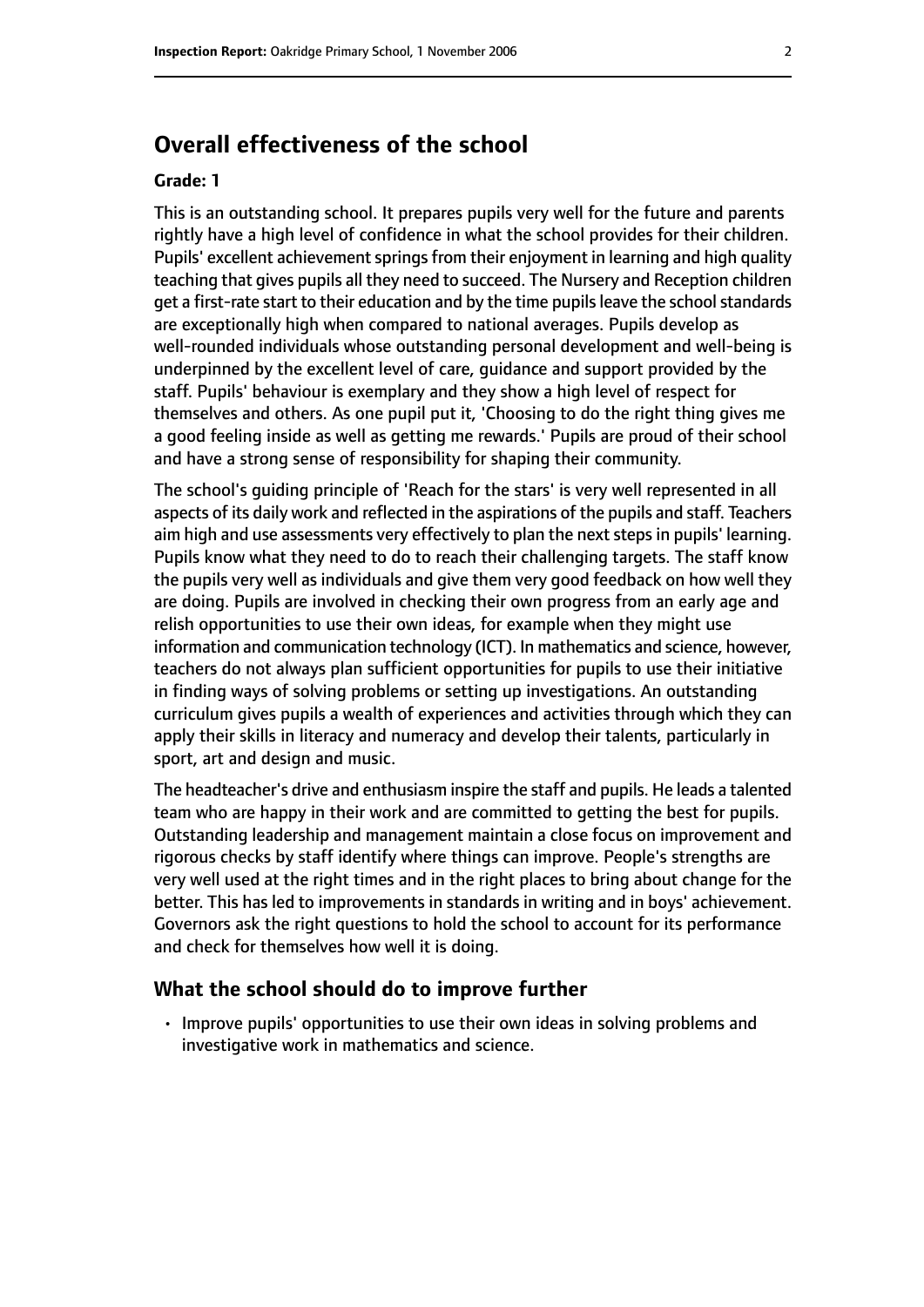# **Achievement and standards**

#### **Grade: 1**

Pupils' achievement is outstanding. Pupils make excellent progress throughout the school. Children start with above average attainment and most go well beyond the goals expected for their age by the end of the Reception Year. By the end of Year 2 pupils' standards have generally been well above average in recent years and were exceptionally high in 2005. For Year 6 pupils, standards over time have been consistently exceptionally higher than the average. Indications from the 2006 results are that this pattern is being maintained. High quality work in art and design and ICT is evident throughout the school. While pupils show good skills in solving problems in mathematics or investigating in science, the work for pupils sometimes lacks the challenge that they need to do their very best. Pupils with learning difficulties make outstanding progress because of high quality teaching.

# **Personal development and well-being**

#### **Grade: 1**

Pupils' spiritual, moral, social and cultural development is outstanding. They face the future with poise and confidence because they meet with success. There are very warm relationships between pupils of different ages and backgrounds. Pupils say that it is easy to make friends and they value the benefits of working together. This was well exemplified by a group of Year 5 pupils who said that they had 'faced their fears together' on a residential visit that tested their skills in adventurous activities such as kayaking. Pupils know what they need to do to reach their targets in their work, as well as how to make the right decisions over everyday matters. Older pupils enjoy helping each other through suggesting improvements that could be made in each other's work. Pupils know how to keep safe and stay fit through eating healthily and being active. Behaviour is excellent and pupils show a high level of maturity. Attendance is good but is prevented from reaching a higher level because of the number of families taking holidays in term-time.

# **Quality of provision**

#### **Teaching and learning**

#### **Grade: 1**

Outstanding teaching ensures that pupils know how to learn and work with others. Exciting activities in the Nursery and Reception classes mean that children learn at a rapid rate. Very good questioning by adults prompts the children to answer in a variety of ways. Pupils of all ages know that their ideas will be taken seriously and so they express their views confidently. Teachers make excellent use of assessments to plan work for pupils' different capabilities and to provide challenging targets for pupils. Pupils understand what they need to do next and the consistency with which teaching reviews their progress is a major factor in the pupils' success. Specialist teaching in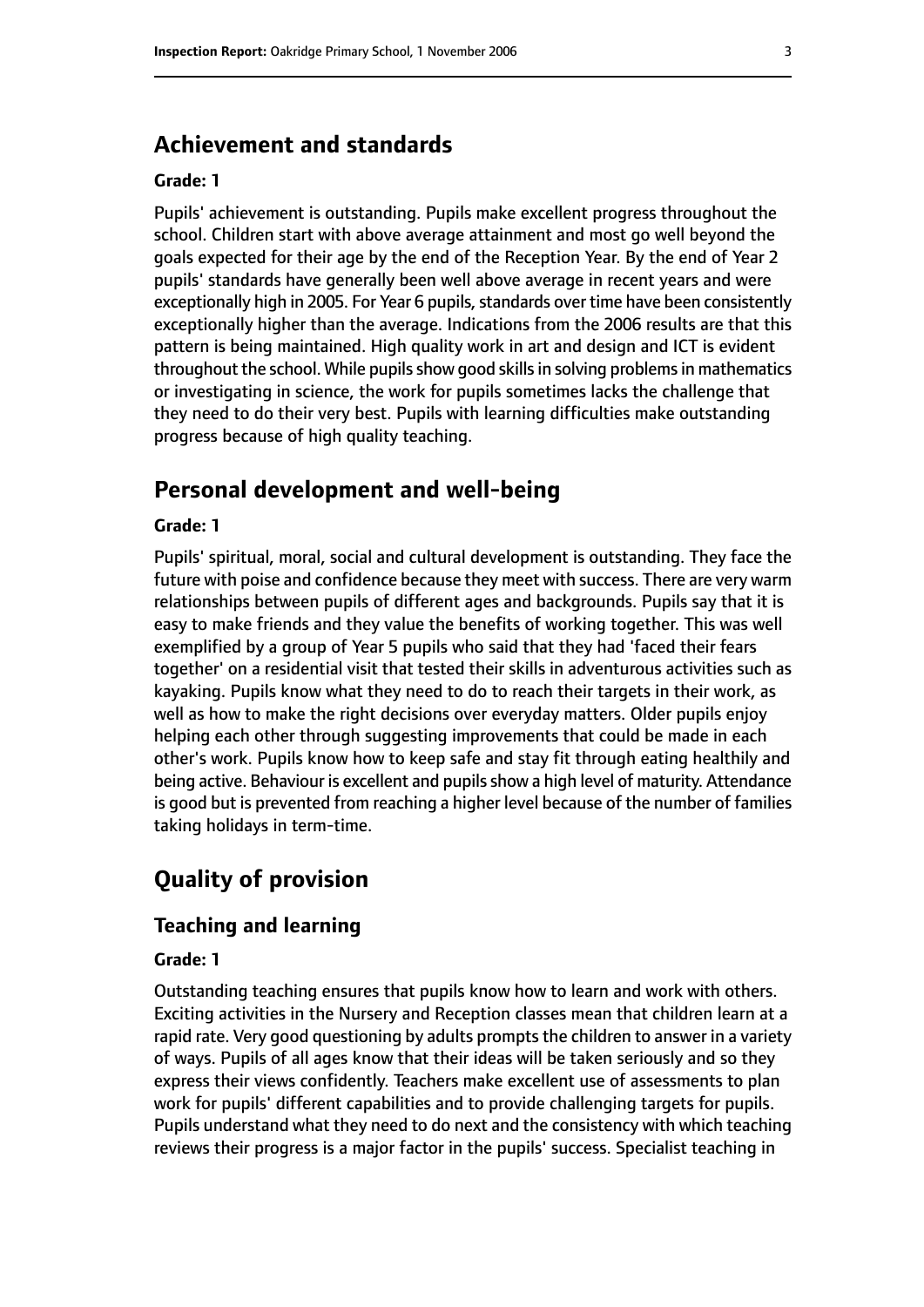music, art and design and sport provides a very good level of challenge for pupils and raises their achievement in these areas. Teachers use ICT very competently to engage pupils' interest, particularly the boys'. There are a few times when teachers too closely direct pupils' learning in problem solving and investigating in mathematics and science, and so pupils do not sufficiently use their own ideas

#### **Curriculum and other activities**

#### **Grade: 1**

A vibrant curriculum contributes to pupils' enjoyment of school and the high standards achieved. Links with other schools and extra activities, such as opportunities to work with artists or sports coaches, mean that pupils' talents are fostered very well. First-hand experiences gained through interesting visits are used very effectively to enable pupils to use and extend their skills. Year 6 pupils' residential visit to a school in Ireland, for example, led to some excellent artwork based on Celtic designs. Pupils use ICT very well to present their findings, as when Year 1 pupils produced multi-media presentations of their visit to Llandudno. Field visits to a local river by Years 5 and 6 pupils brought learning alive as pupils used their skills in data handling, geography and ICT. Sixty pupils learn a musical instrument and many pupils perform in the school choir and orchestra.

#### **Care, guidance and support**

#### **Grade: 1**

Parents and pupils rightly praise the school's happy and friendly atmosphere. The outstanding quality of care, guidance and support provided results in pupils feeling well cared for and valued as individuals. They readily seek help if they need it and know that adults will quickly provide the necessary support. They know what their targets are and how well they are doing in their work. Pupils blossom because of the encouragement and high quality guidance from teachers. Quick identification and support for pupils' particular learning needs mean that difficulties are overcome. Procedures for safeguarding pupils are very robust.

# **Leadership and management**

#### **Grade: 1**

Outstanding leadership and management underpin the school's success in maintaining very high standards in pupils' work as well as in their personal development. The headteacher provides inspirational leadership that spurs the staff and pupils on to do their best. He is supported by very able senior staff who have been very influential in raising pupils' achievement through the introduction of target setting. There is a real sense of teamwork and no hint of complacency despite the school's success. The school knows itself exceptionally well because of the rigorous self-review systems. Frequent checks on teaching and learning lead to the identification of where practice is at its best and can be shared. Effective support is given where improvements are needed. Data about the pupils' performance is used very well to identify areas for improvement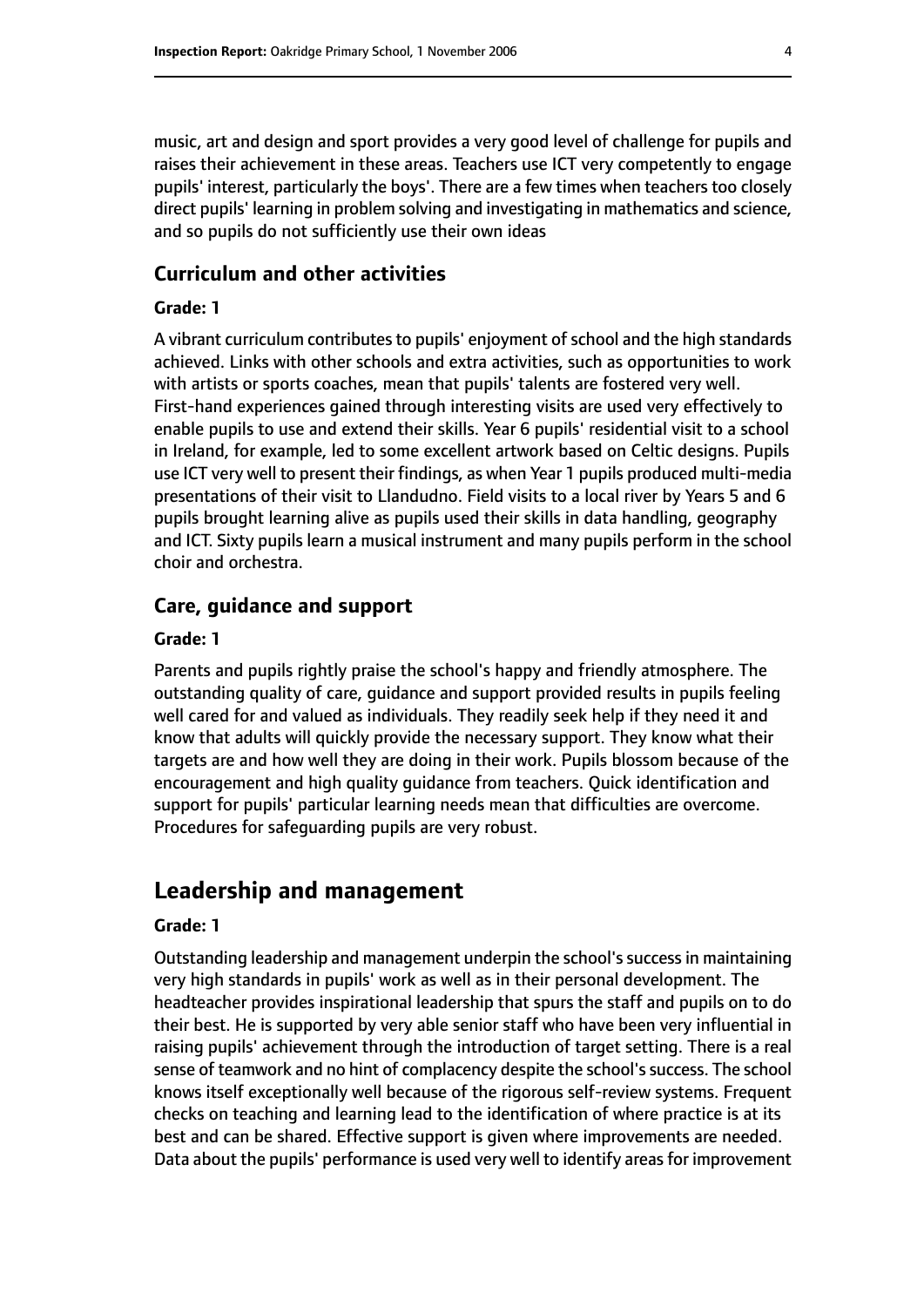and intervention is swift and effective. Boys' achievement, for example, has lagged behind girls' but the school has acted to bring about changes to teaching and the curriculum that have led to the gap being closed. Current priorities include improving opportunities for pupils in problem solving and investigation. The introduction of a Nursery class has been very well managed and monitoring shows that this has boosted children's attainment as they start in the Reception Year. Governors have an excellent understanding of why the school has arrived at its priorities and they are fully involved in monitoring the school's progress. The school knows exactly where it is going and how it will get there.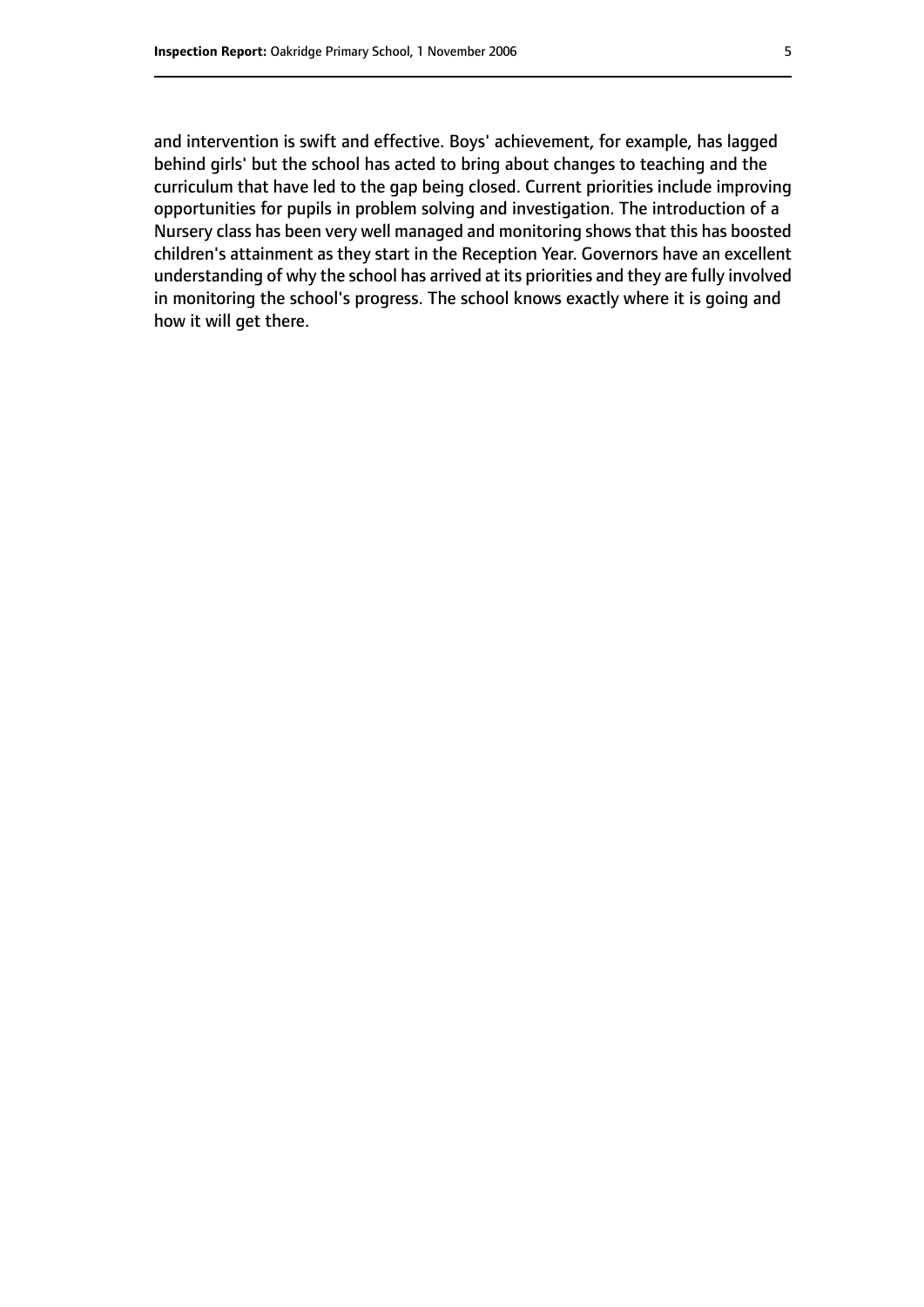**Any complaints about the inspection or the report should be made following the procedures set out inthe guidance 'Complaints about school inspection', whichis available from Ofsted's website: www.ofsted.gov.uk.**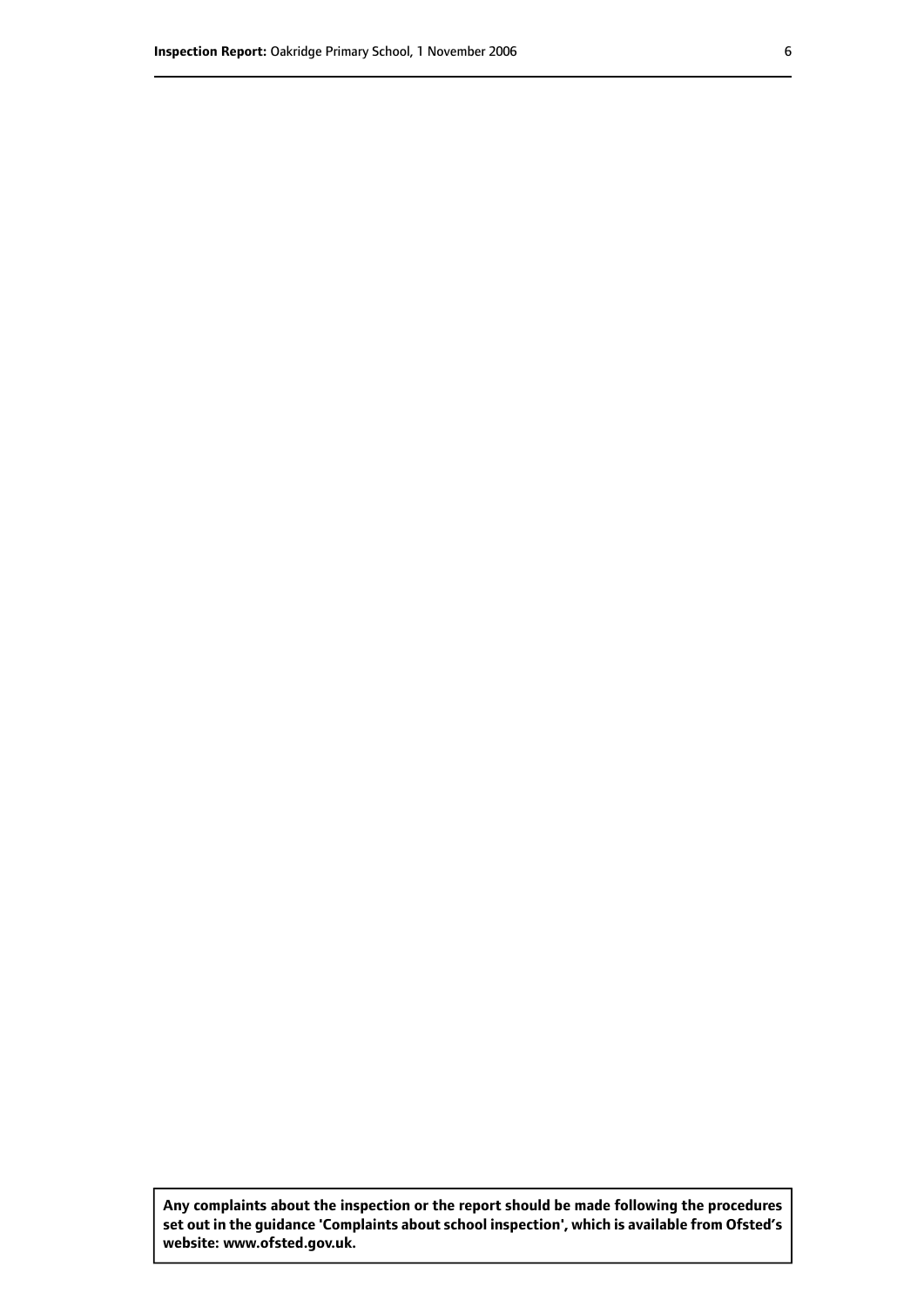# **Inspection judgements**

| Key to judgements: grade 1 is outstanding, grade 2 good, grade 3 satisfactory, and grade 4 | <b>School</b>  |
|--------------------------------------------------------------------------------------------|----------------|
| inadeauate                                                                                 | <b>Overall</b> |

# **Overall effectiveness**

| How effective, efficient and inclusive is the provision of education, integrated<br>care and any extended services in meeting the needs of learners? |     |
|------------------------------------------------------------------------------------------------------------------------------------------------------|-----|
| How well does the school work in partnership with others to promote learners'<br>well-being?                                                         |     |
| The quality and standards in the Foundation Stage                                                                                                    |     |
| The effectiveness of the school's self-evaluation                                                                                                    |     |
| The capacity to make any necessary improvements                                                                                                      |     |
| Effective steps have been taken to promote improvement since the last<br>inspection                                                                  | Yes |

# **Achievement and standards**

| How well do learners achieve?                                                                               |  |
|-------------------------------------------------------------------------------------------------------------|--|
| The standards <sup>1</sup> reached by learners                                                              |  |
| How well learners make progress, taking account of any significant variations between<br>groups of learners |  |
| How well learners with learning difficulties and disabilities make progress                                 |  |

# **Personal development and well-being**

| How good is the overall personal development and well-being of the<br>learners?                                  |  |
|------------------------------------------------------------------------------------------------------------------|--|
| The extent of learners' spiritual, moral, social and cultural development                                        |  |
| The behaviour of learners                                                                                        |  |
| The attendance of learners                                                                                       |  |
| How well learners enjoy their education                                                                          |  |
| The extent to which learners adopt safe practices                                                                |  |
| The extent to which learners adopt healthy lifestyles                                                            |  |
| The extent to which learners make a positive contribution to the community                                       |  |
| How well learners develop workplace and other skills that will contribute to<br>their future economic well-being |  |

# **The quality of provision**

| How effective are teaching and learning in meeting the full range of the<br>learners' needs?          |  |
|-------------------------------------------------------------------------------------------------------|--|
| How well do the curriculum and other activities meet the range of needs<br>and interests of learners? |  |
| How well are learners cared for, quided and supported?                                                |  |

 $^1$  Grade 1 - Exceptionally and consistently high; Grade 2 - Generally above average with none significantly below average; Grade 3 - Broadly average to below average; Grade 4 - Exceptionally low.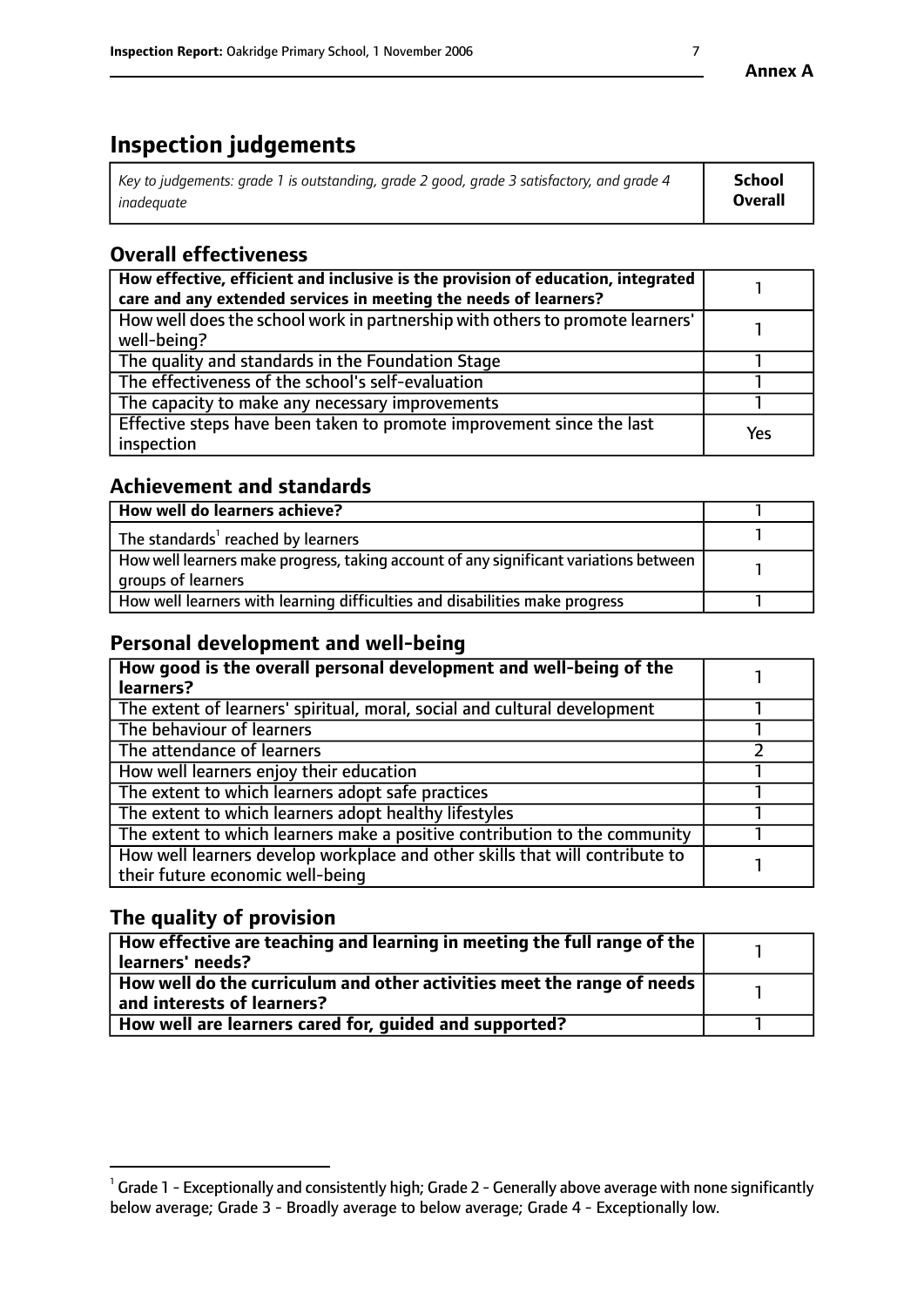# **Leadership and management**

| How effective are leadership and management in raising achievement<br>and supporting all learners?                                              |           |
|-------------------------------------------------------------------------------------------------------------------------------------------------|-----------|
| How effectively leaders and managers at all levels set clear direction leading<br>to improvement and promote high quality of care and education |           |
| How effectively performance is monitored, evaluated and improved to meet<br>challenging targets                                                 |           |
| How well equality of opportunity is promoted and discrimination tackled so<br>that all learners achieve as well as they can                     |           |
| How effectively and efficiently resources, including staff, are deployed to<br>achieve value for money                                          |           |
| The extent to which governors and other supervisory boards discharge their<br>responsibilities                                                  |           |
| Do procedures for safequarding learners meet current government<br>requirements?                                                                | Yes       |
| Does this school require special measures?                                                                                                      | <b>No</b> |
| Does this school require a notice to improve?                                                                                                   | No        |